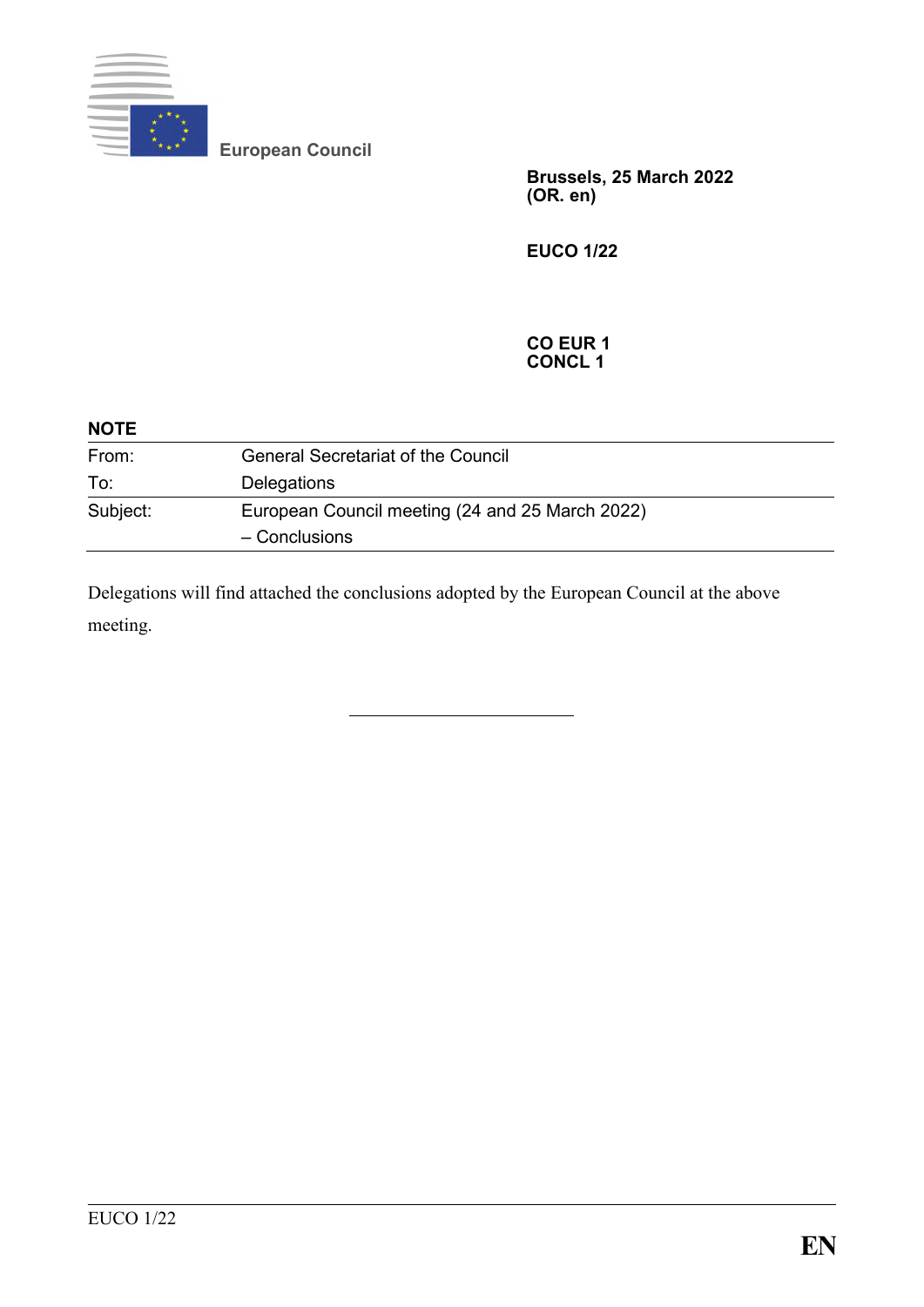*The European Council held an exchange of views with the President of the United States on transatlantic cooperation in the context of the Russian military aggression against Ukraine.*

\*

\* \*

## **I. RUSSIAN MILITARY AGGRESSION AGAINST UKRAINE**

- 1. Russia's war of aggression against Ukraine grossly violates international law and is causing massive loss of life and injury to civilians. Russia is directing attacks against the civilian population and is targeting civilian objects, including hospitals, medical facilities, schools and shelters. These war crimes must stop immediately. Those responsible, and their accomplices, will be held to account in accordance with international law. The siege of Mariupol and other Ukrainian cities, and the denial of humanitarian access by Russian military forces are unacceptable. Russian forces must immediately provide for safe pathways to other parts of Ukraine, as well as humanitarian aid to be delivered to Mariupol and other besieged cities.
- 2. The European Council urges Russia to urgently guarantee safe passage to civilians entrapped in all other war zones to a destination of their choice, to immediately release all hostages, to provide uninterrupted humanitarian access and to establish humanitarian corridors. It also urges Russia to fully respect its obligations under international law, including international humanitarian law, and abide by the recent order by the International Court of Justice.
- 3. The European Council demands that Russia immediately stop its military aggression in the territory of Ukraine, immediately and unconditionally withdraw all forces and military equipment from the entire territory of Ukraine, and fully respect Ukraine's territorial integrity, sovereignty and independence within its internationally recognised borders.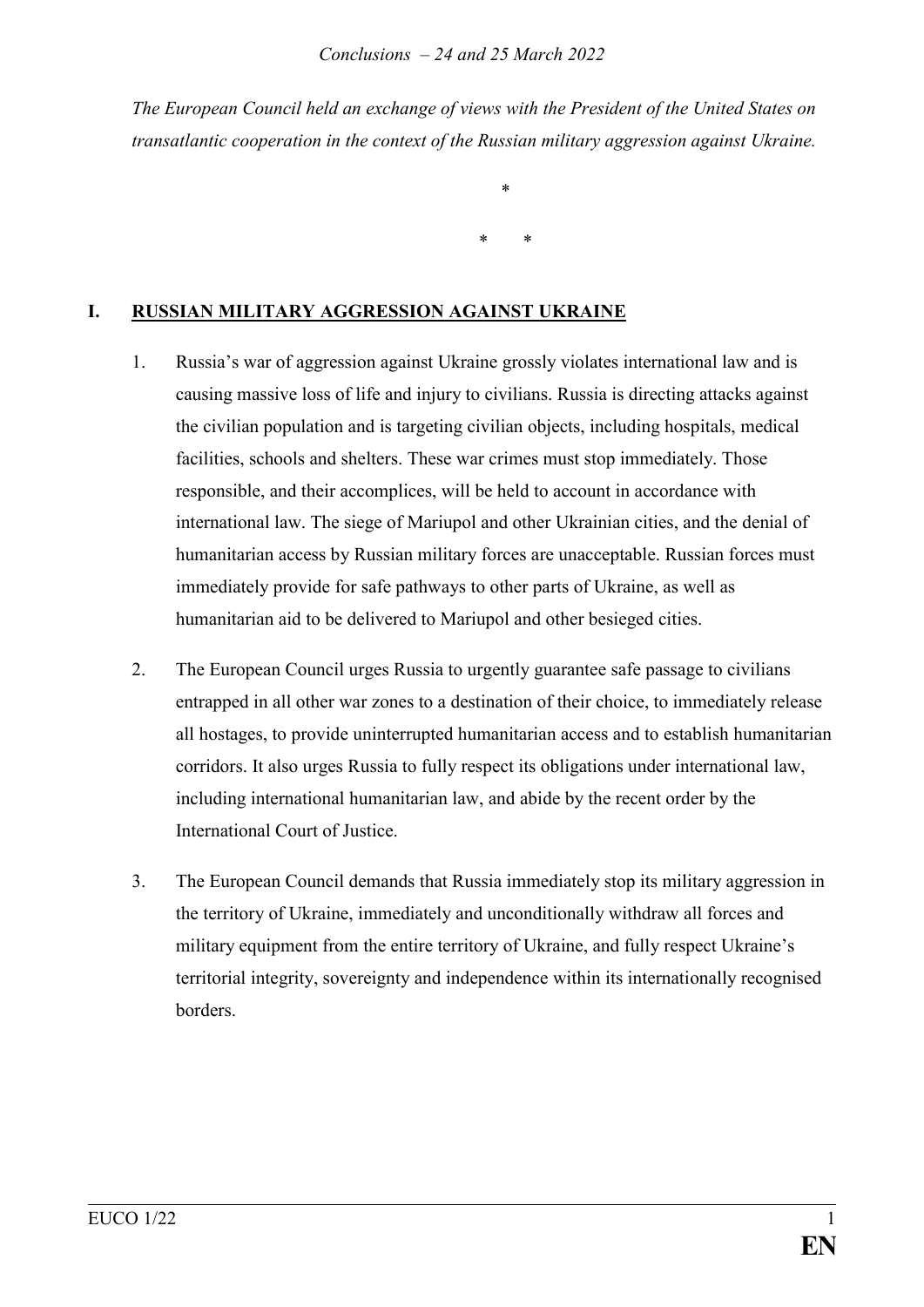#### *Conclusions – 24 and 25 March 2022*

- 4. The European Union stands by Ukraine and its people and the European Council reaffirms the Versailles Declaration, acknowledging the European aspirations and the European choice of Ukraine, as stated in the Association Agreement. The European Council reiterates its invitation to the Commission to submit its opinion in accordance with the relevant provisions of the Treaties. The European Union will continue to provide coordinated political, financial, material and humanitarian support. The European Union has so far adopted significant sanctions that are having a massive impact on Russia and Belarus, and remains ready to close loopholes and target actual and possible circumvention as well as to move quickly with further coordinated robust sanctions on Russia and Belarus to effectively thwart Russian abilities to continue the aggression. The European Council calls on all countries to align with those sanctions. Any attempts to circumvent sanctions or to aid Russia by other means must be stopped.
- 5. The Russian military aggression against Ukraine has forced millions of people to flee their homes. Many of them have found shelter and safety in the European Union, facilitated by the temporary protection mechanism. Particular attention should be paid to the needs of the most vulnerable and measures to prevent and detect human trafficking. The European Council pays tribute to all the citizens, organisations and governments across Europe who have shown solidarity with those fleeing this atrocious war.
- 6. This crisis represents a significant challenge for the infrastructure and public services of hosting States, notably at the borders with Ukraine. The European Council recognises all the efforts already made to welcome refugees fleeing the war in Ukraine, and calls on all Member States to intensify their efforts in a continued spirit of unity and solidarity, and invites the Commission to take any necessary initiatives to facilitate such efforts. It also calls for work to be urgently completed on the recent Commission proposals to support Member States so as to ensure that EU funding for refugees and their hosts can be mobilised rapidly and invites the Commission to work on additional proposals to reinforce EU support in this regard. It calls on the Member States, with the support of the Commission, to develop contingency plans to address medium- and longterm needs as well.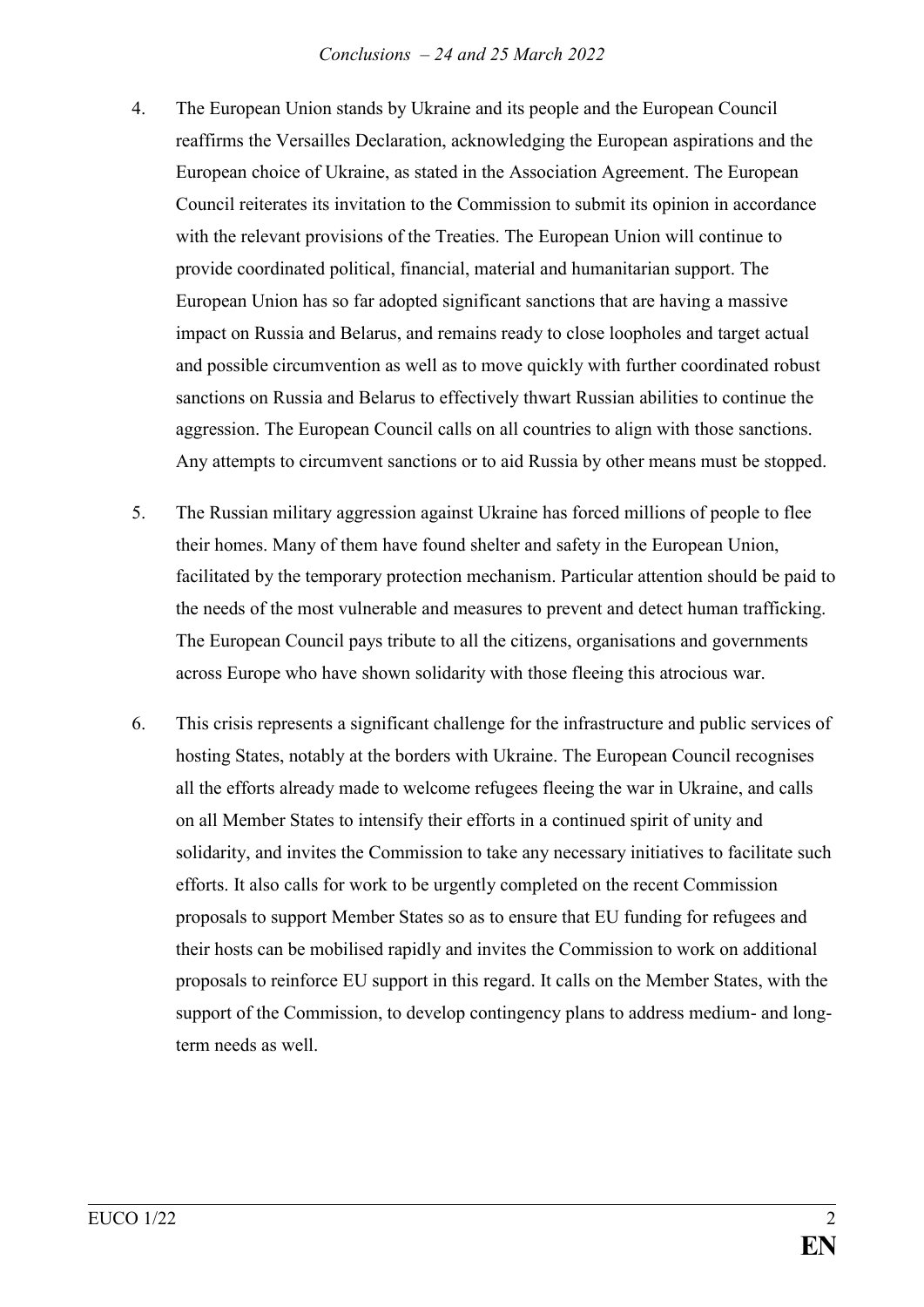#### *Conclusions – 24 and 25 March 2022*

- 7. The European Union is committed to ensuring continuous and uninterrupted electricity and gas flows to Ukraine. The recent synchronisation of Ukrainian and Moldovan electricity grids with the EU's grids is a remarkable achievement. It shows that our futures are now interconnected. The safety of Ukrainian nuclear facilities must be ensured, including with the support of the International Atomic Energy Agency.
- 8. Bearing in mind the destruction and enormous losses brought upon Ukraine by Russia's military aggression, the European Union is committed to provide support to the Ukrainian Government for its immediate needs and, once the Russian onslaught has ceased, for the reconstruction of a democratic Ukraine. To that end, the European Council agrees to develop a Ukraine Solidarity Trust Fund and invites its international partners to participate, and calls for preparations to start without delay. It calls on the Commission to continue to provide technical assistance in order to help Ukraine implement necessary reforms.
- 9. The European Council calls for an international conference to be organised in due time to raise funding under the Ukraine Solidarity Trust Fund.
- 10. The European Council also reaffirms its commitment to stand by the Republic of Moldova and its people.

# **II. SECURITY AND DEFENCE**

- 11. Recalling the Versailles agenda, the European Council held a strategic debate on security and defence, taking into account the new security situation in Europe which is a major shift in its strategic environment.
- 12. The European Council endorses the Strategic Compass, which provides the strategic guidance for the next decade and defines a coherent set of actions, ways and means, and clear targets required for this new impetus by:
	- a) enabling the European Union to act more quickly and decisively when facing crises;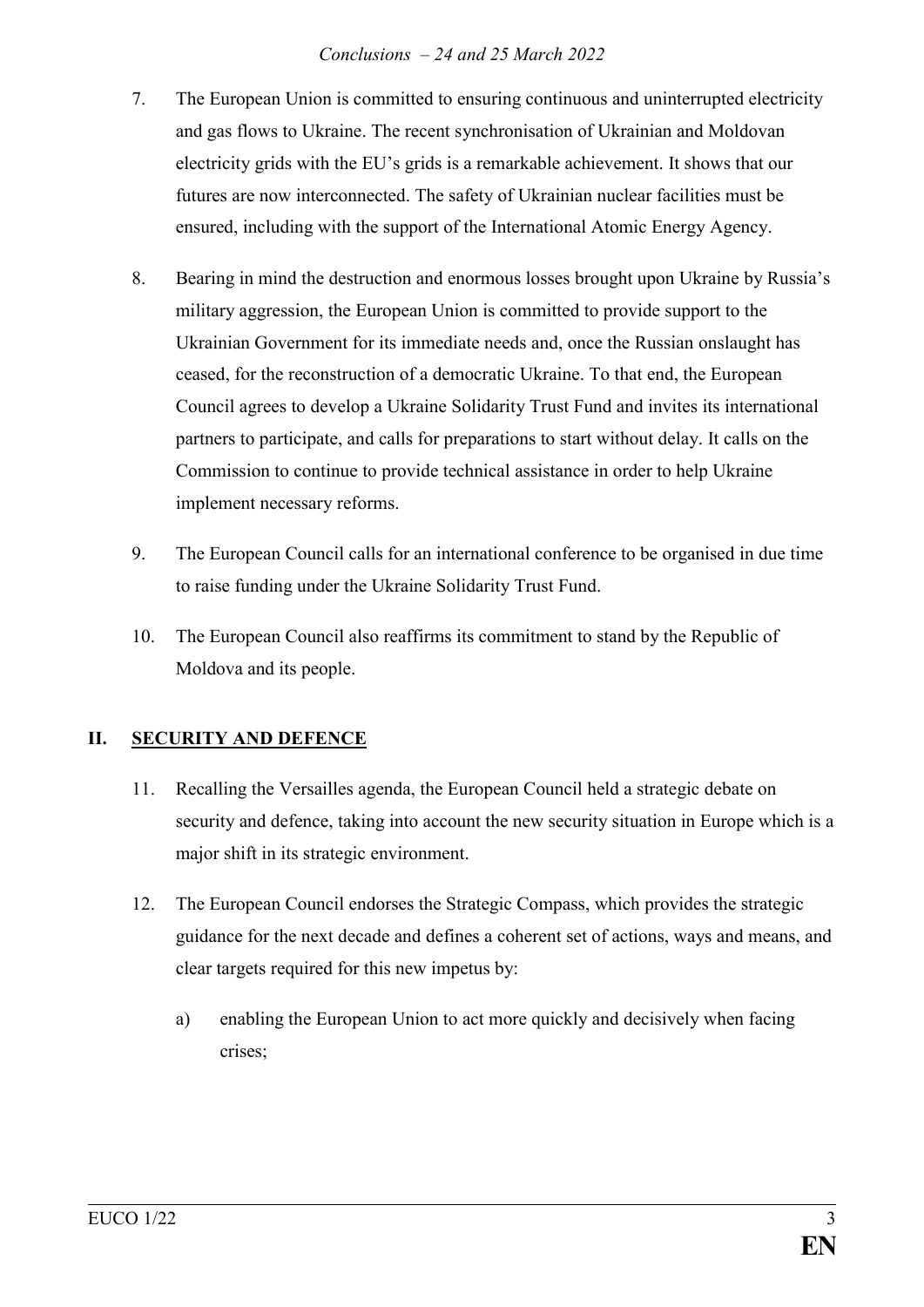- b) securing our interests and protecting our citizens by strengthening the European Union's capacity to anticipate and mitigate threats;
- c) stimulating investment and innovation to jointly develop the necessary capabilities and technologies;
- d) deepening our cooperation with partners to achieve common goals.

It invites the Council to immediately take work forward on the implementation of the Strategic Compass, according to the timetable therein.

- 13. The European Council looks forward to an analysis to be developed by the Commission by mid-May, in coordination with the European Defence Agency, of the defence investment gaps and to the proposals for any further initiative necessary to strengthen the European defence industrial and technological base. This will feed into efforts to strengthen the European Union's resilience and to increase its security and defence capacity through more and better investments, focusing on identified strategic shortfalls. It invites the Council to advance work on the recent Commission proposals.
- 14. In order to strengthen the defence capabilities of the European Union and of Member States, the full potential of the European Union's funding instruments and initiatives, in particular the European Defence Fund and the Permanent Structured Cooperation, the Capability Development Plan and the Coordinated Annual Review on Defence, should be harnessed. In addition, measures should be taken by the end of 2022 to promote and facilitate access to private funding for the defence industry, also by making best use of the possibilities offered by the European Investment Bank. The European Council will regularly assess the implementation of the Strategic Compass and progress in the area of security and defence. It will provide further guidance if needed.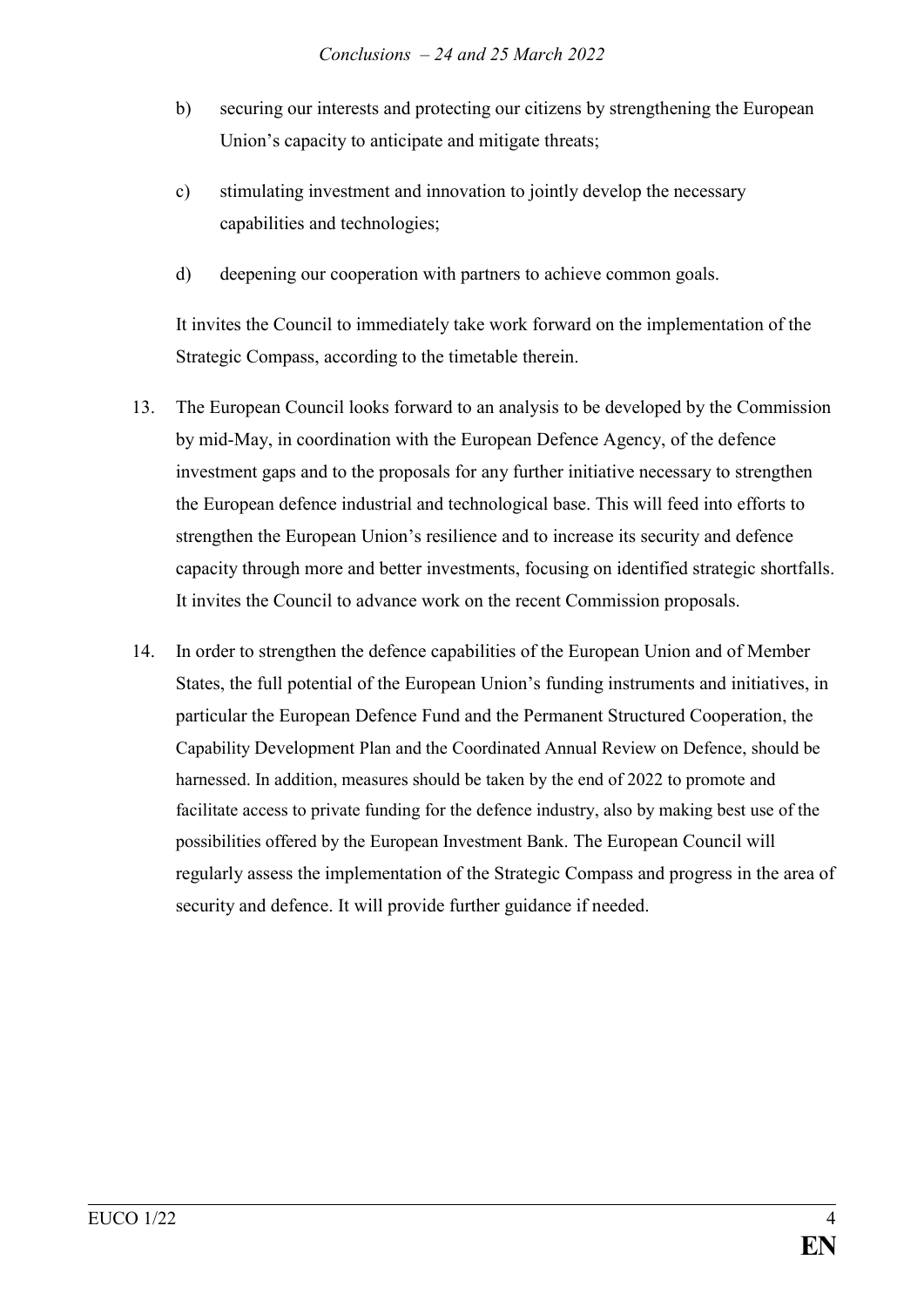#### **III. ENERGY**

- 15. The European Union will phase out its dependency on Russian gas, oil and coal imports as soon as possible, as set out in the Versailles Declaration. Therefore, the European Council looks forward to the comprehensive and ambitious plan, elaborated in close coordination with Member States, that the Commission will submit to this effect by the end of May 2022. National circumstances and Member States' energy mix will be taken into account.
- 16. Sustained high energy prices have an increasingly negative impact on citizens and businesses, which is further compounded by the Russian military aggression against Ukraine. The European Council discussed how to provide further relief to the most vulnerable consumers and how to support European businesses in the short term.

The European Council:

- a) invites the Member States and the Commission to continue to make best use of the toolbox, including the new State aid temporary crisis framework, as a time-limited departure from the status quo. As proposed by the Commission, temporary taxation of or regulatory interventions on windfall profits can be a useful source of national financing;
- b) tasks the Council and the Commission, as a matter of urgency, to reach out to the energy stakeholders, and to discuss, if and how, the short-term options as presented by the Commission (direct support to consumers through vouchers, tax rebates or through an "aggregator model/single buyer", State aid, taxation (excises and VAT), price caps, regulatory measures such as contracts for differences) would contribute to reducing the gas price and addressing its contagion effect on electricity markets, taking into account national circumstances;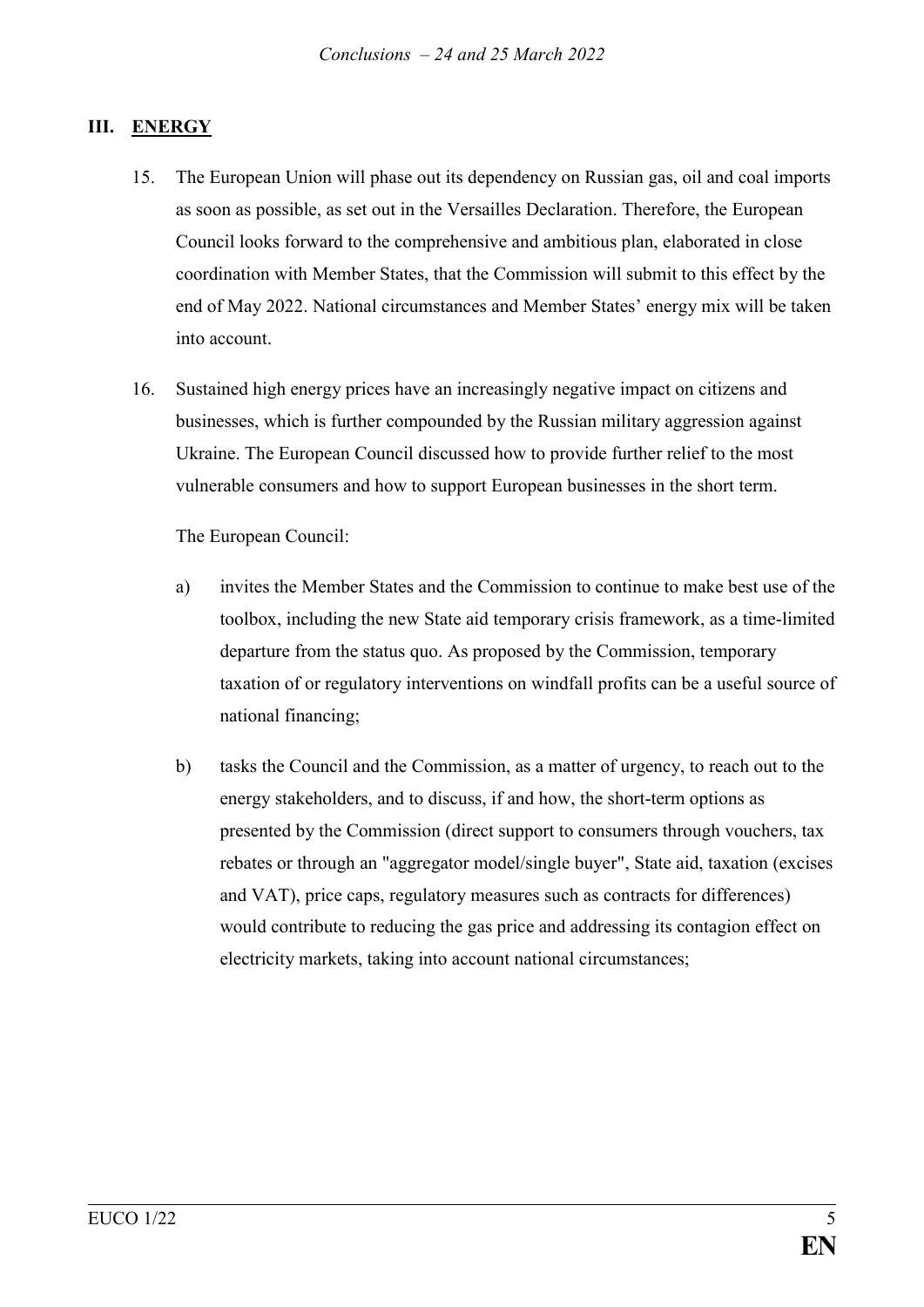c) calls on the Commission to submit proposals that effectively address the problem of excessive electricity prices while preserving the integrity of the Single Market, maintaining incentives for the green transition, preserving the security of supply and avoiding disproportionate budgetary costs.

In the present context of very high electricity prices, the Commission stands ready to urgently assess the compatibility of emergency temporary measures in the electricity market notified by Member States, including to mitigate the impact of fossil fuel prices in electricity production, with the provisions of the Treaties and Regulation 2019/943.

In assessing such compatibility, the Commission will also ensure, through an accelerated procedure, that the following conditions are met: the measures reduce spot electricity market prices for companies and consumers and they do not affect trading conditions to an extent contrary to the common interest. In making this assessment, the temporary nature of the measures and the level of electricity interconnectivity with the single market for electricity will be taken into account.

- 17. The European Council reviewed the EU's immediate term preparedness and tasked the Council to examine the proposals by the Commission on EU gas storage policy duly taking into account and addressing the interests of the Member States with significant storage capacity in order to ensure a fair balance. Refilling of gas storage across the Union should start as soon as possible, taking fully into account national preparedness measures. With a view to next winter, Member States and the Commission will urgently:
	- a) establish the necessary solidarity and compensation mechanisms;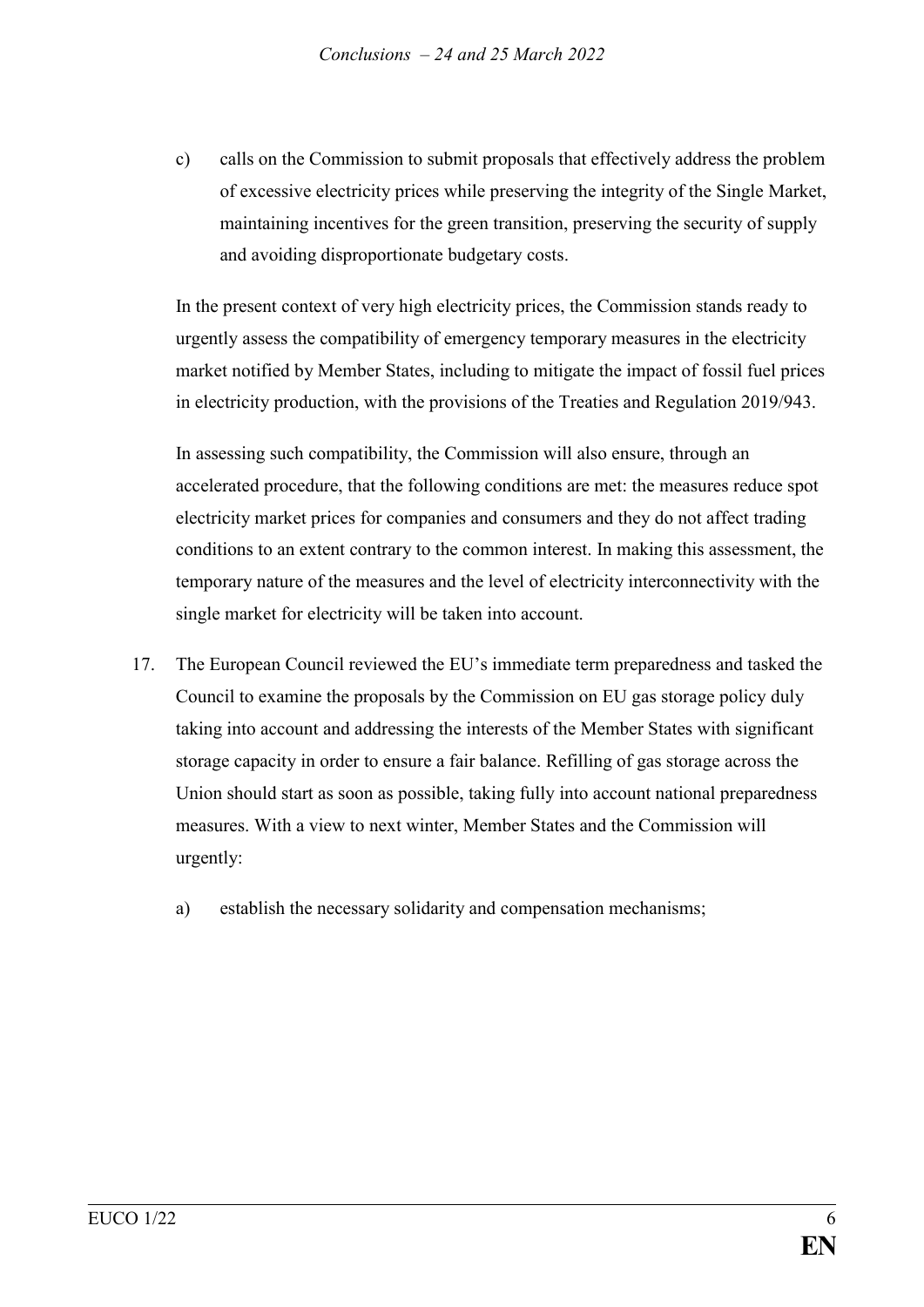- b) work together on voluntary common purchase of gas, LNG and hydrogen, making optimal use of the collective political and market weight of the European Union and its Member States to dampen prices in negotiations. The common purchases platform will also be open for Western Balkan countries and the three associated Eastern Partners;
- c) complete and improve our gas and electricity interconnections throughout the European Union, including full synchronisation of power grids;
- d) work on ensuring the security of supplies for all Member States.
- 18. Energy security and climate neutrality can only be achieved if the European Union relies on a robust and fully interconnected internal electricity market and a wellfunctioning carbon market. The European Council discussed how to take work forward on monitoring and optimising their functioning. It invites the Commission to take any necessary initiatives by May 2022, also taking into account the final ACER and ESMA reports.
- 19. The European Union will continue to coordinate with international partners in order to ensure adequate supply and to mitigate the increase of energy prices.

# **IV. ECONOMIC ISSUES**

20. The European Council calls for work to be taken forward on the implementation of the Versailles Declaration on building a more open and robust economic base, notably by reducing our strategic dependencies in the most sensitive areas such as critical raw materials, semi-conductors, health, digital and food, and by pursuing an ambitious and robust trade policy, as well as by fostering investment.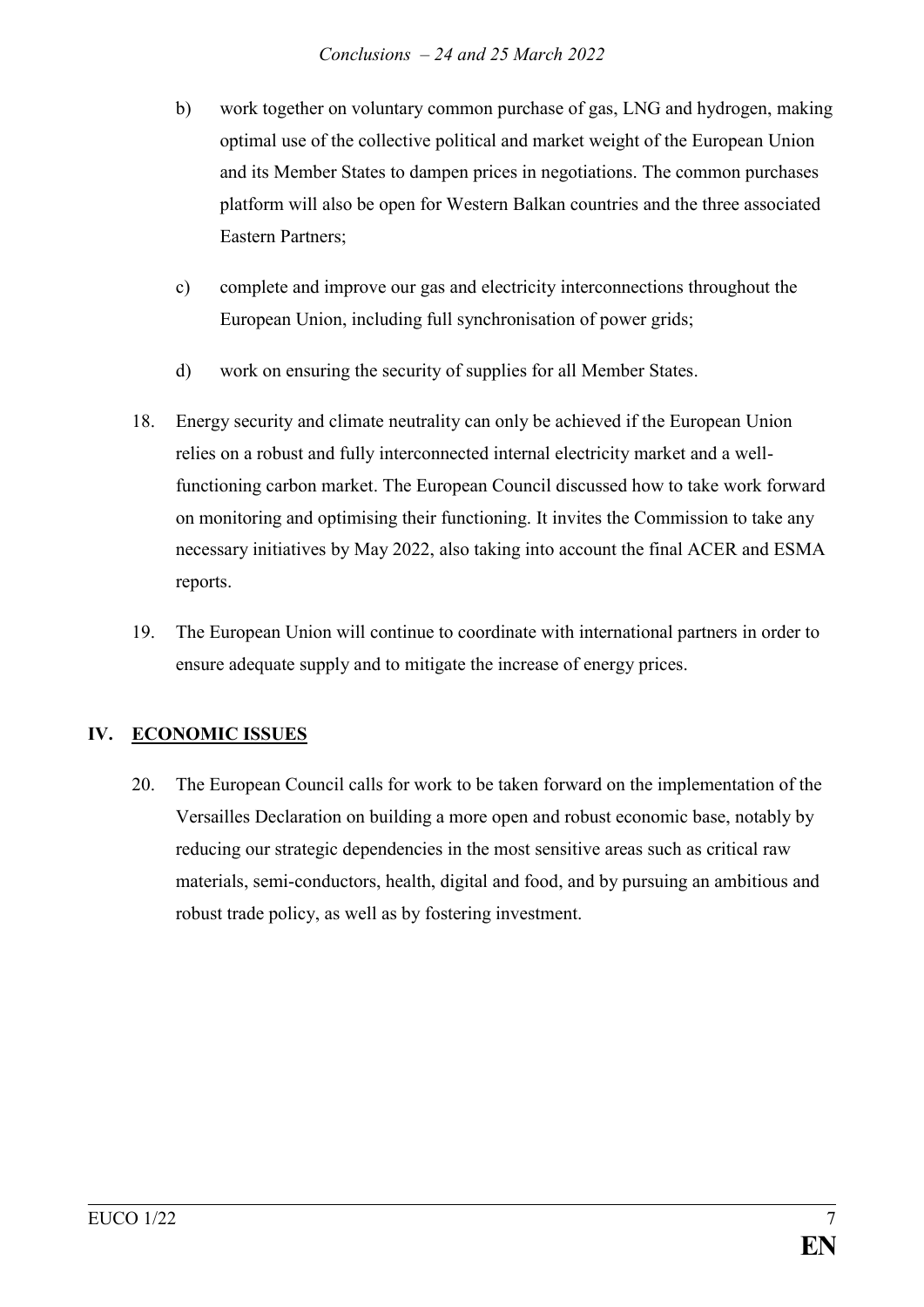- 21. Thirty years after its creation the Single Market remains one of the European Union's primary assets for sustainable growth and job creation, and is key to accelerating its green and digital transitions as well as strengthening the resilience of our economies. It is necessary to ensure the functioning of the Single Market also in times of crisis. For the Single Market to realise its full potential for the benefit of European consumers and contribute to boosting productivity and increasing the competitiveness of European businesses, the European Council calls for:
	- a) strictly implementing and enforcing the Single Market rules and ensuring that all companies comply with EU harmonised standards and competition rules;
	- b) implementing the industrial strategy and the SME strategy;
	- c) completing the Single Market, in particular for digital and services;
	- d) closely monitoring and preventing bottlenecks as well as removing remaining unjustified barriers and administrative burdens and avoiding new ones;
	- e) better interconnecting ecosystems across Member States, and securing and diversifying supply chains;
	- f) sustaining the European Union's capacity as an international standard setter.
- 22. The European Council held an exchange of views on recent economic developments. It endorses the policy priorities of the Annual Sustainable Growth Survey and invites Member States to reflect them in their National Reform Programmes and Stability or Convergence Programmes. It also endorses the draft Council Recommendation on the economic policy of the euro area.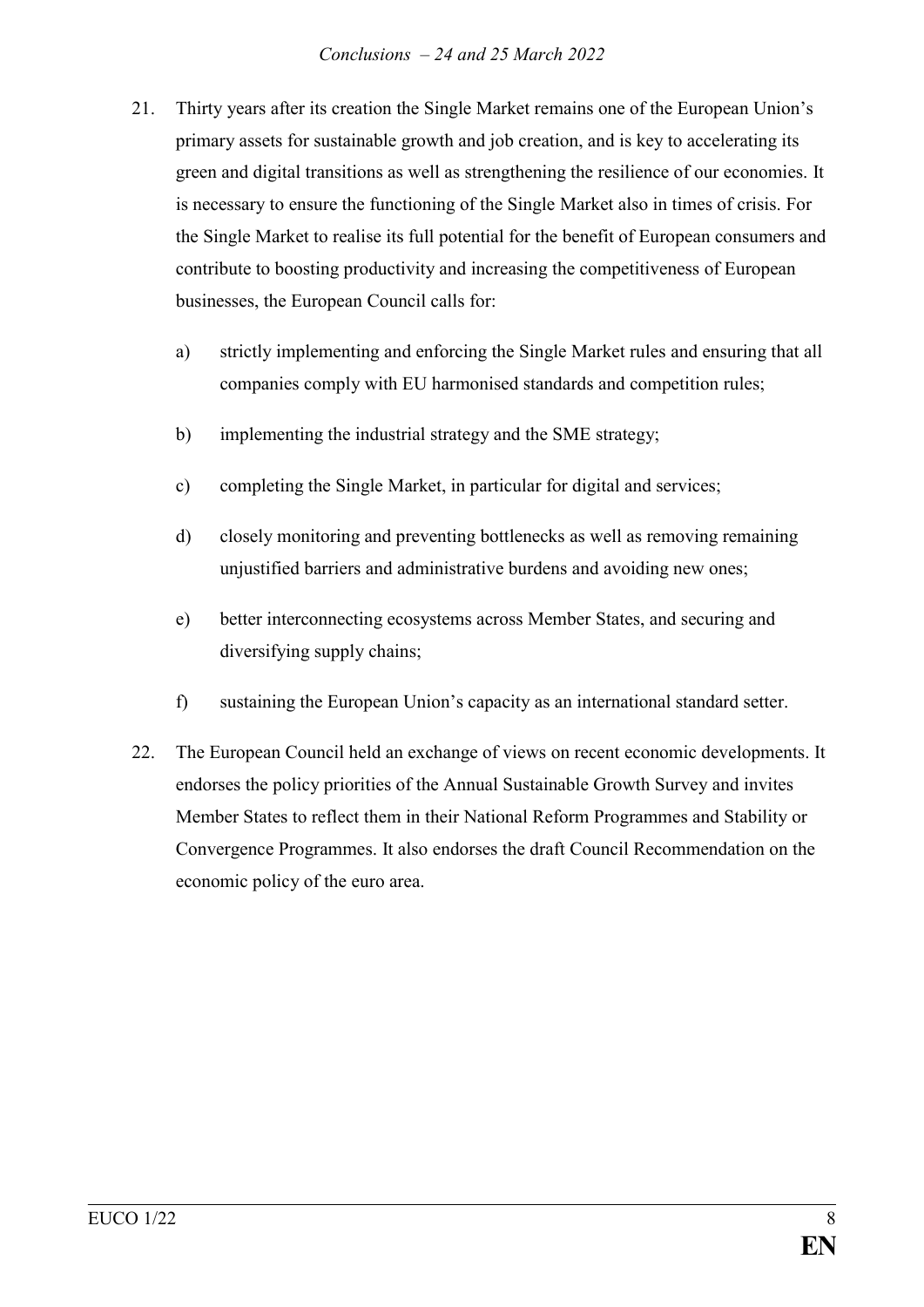- 23. The European Council invites the Council, taking into account the specific situations of all Member States, to take work forward on the Commission's communication on rising food prices and global food security, which sets out both short-term measures to address food affordability in the European Union and help farmers facing high input costs, and medium-term measures to support the transition to a sustainable food system.
- 24. The European Council invites the Commission, in coordination with international partners, to prioritise work on global food security and affordability, in particular by supporting food security and agriculture in Ukraine and the most vulnerable and exposed third countries. This will be the core objective of the FARM (Food and Agricultural Resilience Mission) initiative. This multilateral work should ensure the efficient functioning of the markets and encourage local production to reduce the risk of food insecurity. The integrity of food supply chains should be preserved.

# **V. COVID-19**

- 25. The European Council reviewed coordination efforts in response to the COVID-19 pandemic.
- 26. It took stock of progress in the deployment of international cooperation on global health governance and solidarity, including through an improved roll-out of vaccines and, under the auspices of the World Health Organization, work on a future instrument to strengthen pandemic prevention, preparedness and response. It also welcomes the progress made concerning the issue of intellectual property rights in the World Trade Organization.